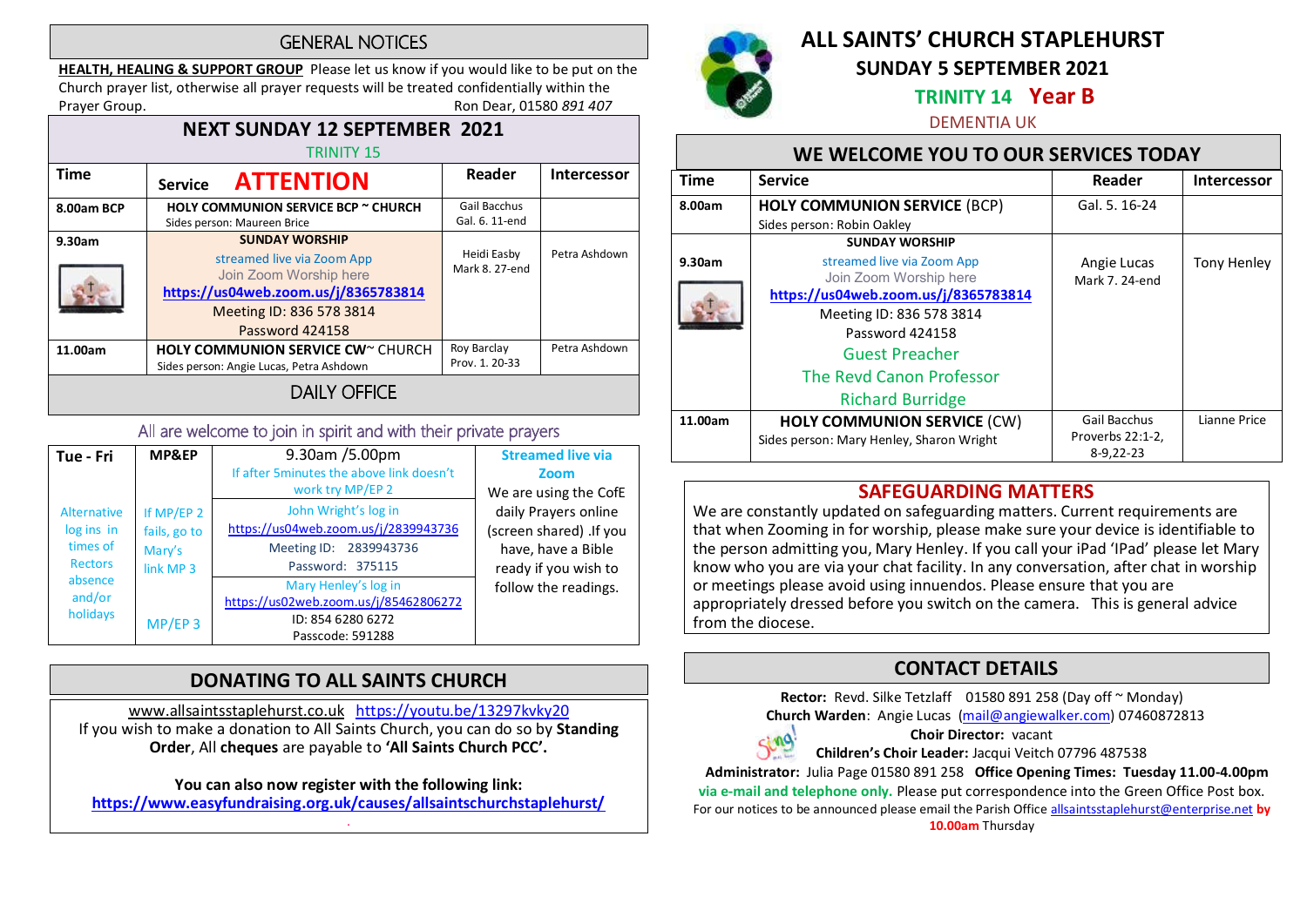### WE PRAY FOR



Those who are Sick:

Tim Mumford, Carole Leckie, Catherine Abbott, Chris Davies, Ian McKay, Lesley Franklin, Roy Jones, Elaine Martin, Sachin Shah, Amelia Hamilton, Abigail Sharpe, David Gascoyne, Jeremy Rutaraka, Michael House, Marie (nee Green), Norman Wallis, Tony Emery, Colin Whatmore, Robert Blondizik,

Lift these and all in need into the healing light of Christ

| <b>Home Communion:</b>    | Ron Dear, Dorothy Hegarty, Jane Scarff, Barbara Chrimes AB/MH, |       |  |
|---------------------------|----------------------------------------------------------------|-------|--|
|                           | lan Mackay                                                     | ST/MH |  |
| Abbotsleigh:              | HC 1 Wed/month 11.00am for inform. speak to                    | ST/MT |  |
| <b>Staplehurst Manor:</b> | HC 2/4 Wed/month 11.30am for inform. speak to                  | MH/ST |  |
| <b>Iden Manor:</b>        | HC 2 Tue/month 3.45pm for inform. speak to                     | MT/ST |  |
| <b>Canterbury House</b>   | Delphine Wass (Tettenhall Hall Way, Faversham, ME13 8RY)       |       |  |
| <b>Maidstone Home</b>     | Des Liddecoat (Cedardale Residential, Queen Road, Maidstone,   |       |  |
|                           | ME16 0HX, 01622 752117)                                        |       |  |
|                           |                                                                |       |  |

|                | <b>Baptisms:</b> Finley Tunnicliffe Sat 18 Sep 21 11.00am | (ST) |
|----------------|-----------------------------------------------------------|------|
| Oliver Collard | Sat 30 Oct 21 11.00am                                     | (ST) |

#### Weddings:

25 Sep 2021 Matthew Anderson & Abbie Denning 1.00pm (ST)

Dear All,



I will be on holiday from 6 -12 September .For any pastoral issues, please contact Angie, Churchwarden. Many Thanks, Silke

#### **READING, INTERCESSING AND SIDES-PEOPLE**.

I am putting together rotas for these ministries for services in church and the zoom service, and have emailed those who have been involved recently. However if you would be newly interested in any of these roles, or would like to know more, please let Silke or me know. Mary 01580 891225

## DATES FOR YOUR DIARY

| Date             |    | <b>Time</b> | What                                | <b>Where</b>   |
|------------------|----|-------------|-------------------------------------|----------------|
| <b>SEPTEMBER</b> |    |             |                                     |                |
| 9.30am/5.00pm    |    |             | <b>MORNING AND EVENING PRAYER</b>   | $^{\sim}$ ZOOM |
|                  |    |             |                                     |                |
| <b>Sun</b>       | 12 | $2-5PM$     | <b>Friends of All Saints Social</b> | Churchyard     |
|                  |    |             |                                     |                |
| <b>OCTOBER</b>   |    |             |                                     |                |
| <b>Sun</b>       | 24 | 11.00am     | <b>HARVEST FESTIVAL</b>             | Church         |

easyfundraising<br>Feel good shopping

#### FUN'D RAISING

#### Shop on: http://efraising.org/FBVdWrPmzj

If you have not used Easy Fundraising before, by clicking on the link the church will receive an additional £5 introductory bonus.

 NEW TARGET £1264.40 £1300

Sign-up here using our unique link by clicking on now:



Hold the cursor over the link and press 'ctrl' and right click on your mouse https://www.easyfundraising.org.uk/causes/allsaintschurchstaplehurst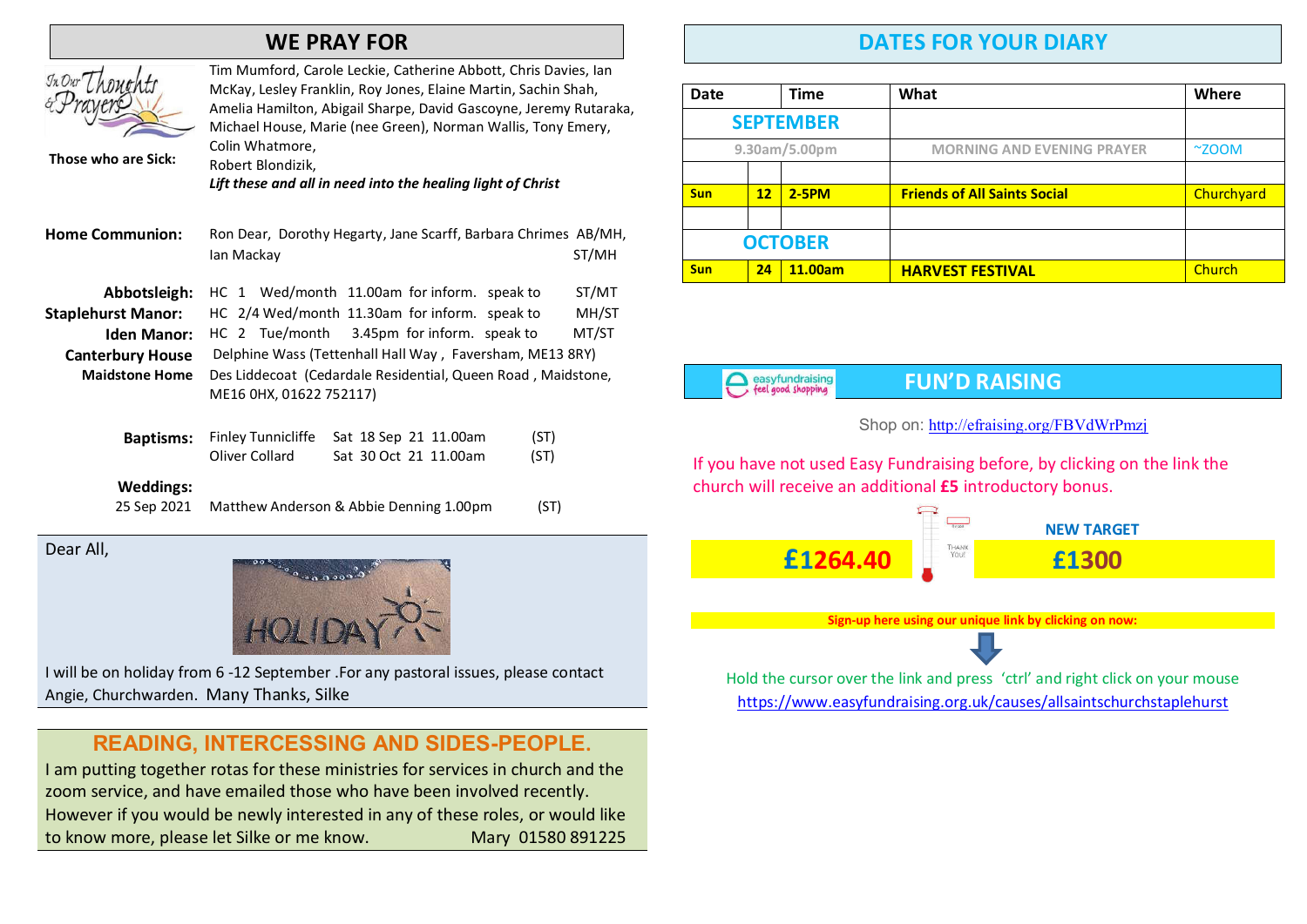#### PCC Meeting Dates 2021-2022

All meetings to be held over Zoom unless advised otherwise

Wednesday 10<sup>th</sup> November

Wednesday 26<sup>th</sup> January

Wednesday 23<sup>rd</sup> February

(Lent Weds  $2^{nd}$  March – Thurs  $14^{th}$  April)

APCM Wed 27<sup>th</sup> April 2022

If you have any matters that you'd like to put to the PCC please speak to a committee member or write/email The Parish Office, if possible, 2 weeks in advance of the next PCC meeting, in order that your item may be added to the Agenda. Thankyou.

## RECTORY STALL



£1532.24

+ £239.50 Rectory Stall & Summer Café (28 August) NEW TOTAL

As of 02.09.21  $£1771.74$ 

## ALL IN AID OF ALL SAINTS CHURCH

ALL PRODUCTS OFFERED ARE EITHER NEW OR IN LIKE NEW CONDITION AND FULLY FUNCTIONAL & QUARANTINED.

Please check the Church Website for updates

## THE SAINT SWITHIN'S DAY CHALLENGE 2021

## THE CHALLENGE RAISED £10.00

Many Thanks to all who took part & enjoyed the challenge.



Raising Funds for All Saints Church Staplehurst

## STAPLEHURST UNDER 5 PLAYGROUP GARAGE SALE SAFARI

# **Garage Sale Safari**

**Saturday 4th September** 





Public · Event · by Staplehurst Under 5 **SEP** Playgroup

The New Rectory is having a stall, come along and have a cup of tea!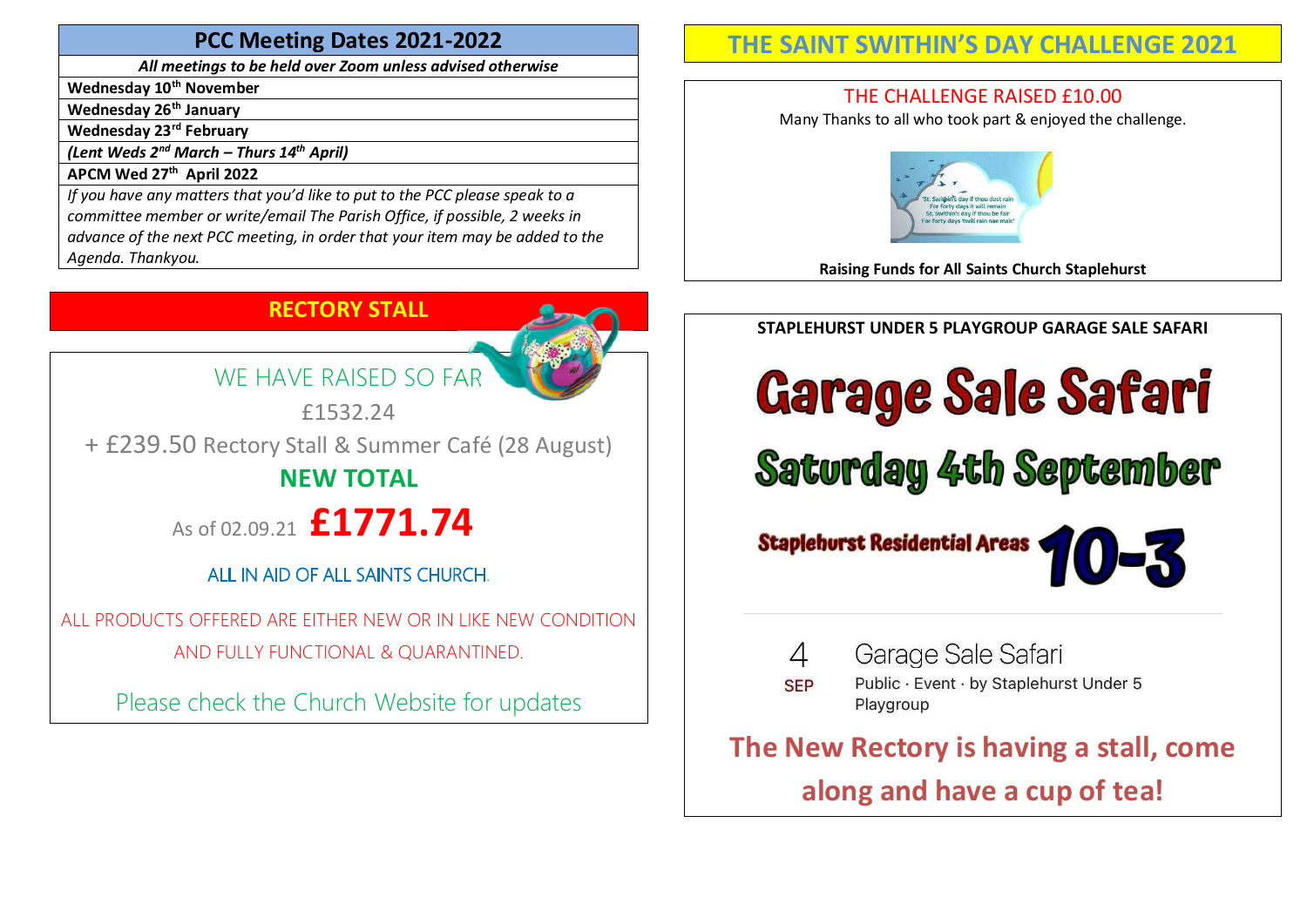## **CHARITY**

#### FRIENDS OF KENT CHURCHES SPONSORED RIDE AND STRIDE



SATURDAY 11TH SEPTEMBER This year's Sponsored Ride and Stride for Churches will take place on Saturday 11<sup>th</sup> September. Sponsorship forms and other details are at the back of the church, or

you can contact me on the number below for further information.

All sponsorship money raised will be divided equally between The Friends of Kent Churches and the church or chapel of your choice.

Roy Barclay (Local Organiser) Tel: 01580 890247

#### DONATIONS TO CHARITY

Please put your donations to charity in one of the following:

- 1. A plain envelope with For Charity on the outside.
- 2. An orange charity envelope
- 3. A blue pew envelope with For Charity written on the outside.

These may be left at any time in the month in the church hole in the wall in the vestibule, in the collection plate at the 11am service or at Angie Lucas letter box.

This quarter charity is for Dementia UK. Thank you. Charity Committee

#### MAIDSTONE HOMELESS CARE

We are doing our Harvest Collection for Maidstone Homeless Care. Please leave non-perishable food or drink from September 7th on my doorstep, 41, Hanmer Way. Thank you.

Charity and Social Responsibility Committee

#### SMALL CHANGE AND FILM POTS FOR CHARITY

Please deliver your small change or film pots during September to Maureen Brice or Audrey Bullock. Thank you.

Charity Committee

## CHURCH CLEANING & WORSHIP UPDATE

Dear All,

## The PCC has decided on the following worship pattern for Sunday from September 2021 until January 2022

8.00 am Holy Communion (BCP) 9.30 am Zoom worship 11.00 am Holy Communion (CW)

The decision was based on numerous factors but importantly thinking about risk reduction, nationally rising Covid infections, but low infection rates in Staplehurst at present, Eucharistic provisions for BCP and CW, administering Communion in both kinds and singing during the 11 am service. To get a fuller picture about the decisions made, please speak to me and/or Angie, Churchwarden.

We have not resurrected the Wed Communion Service, because of minimising the risk of infection. Three days after each Sunday Services I take a lateral flow test before I take mid-week Home Communions. If I were to conduct Services in Church midweek there would be no telling if I am infected or not when going on to the housebound in our community. Also we would not be able to use St. Georges Chapel as it is not very well ventilated and the chairs cannot be wiped down. In the winter, in the main body of the church, it would not be very warm. Also we would not be able to have refreshments after the service.

With winter approaching and not knowing what the knock on effect might be with Covid and Flu etc., to keep the Sunday 9.30 am Zoom Service and the 11 am Holy Communion, but also add 8.00am HC BCP – we will hopefully have a sustainable pattern that will see us through the winter.

At the 26<sup>th</sup> Jan PCC meeting we will see how the trend is going and revisit the situation with worship in mind.

Please read on and find under the headings specifics for each service.